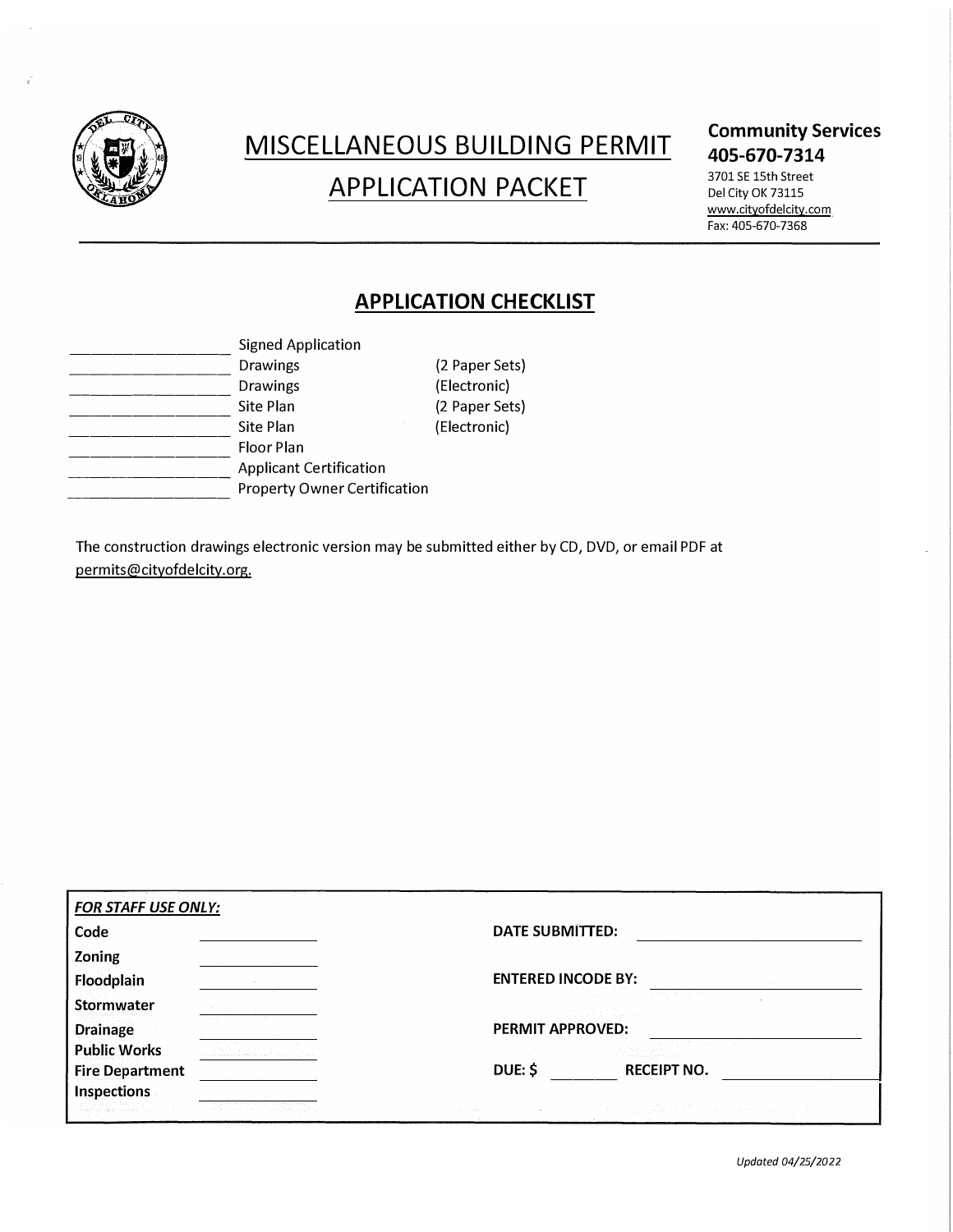

# MISCELLANEOUS RESIDENTIAL PERMIT

# **APPLICATION INSTRUCTIONS**

## **Community Services** 405-670-7314

3701 SE 15th Street Del City OK 73115 www.cityofdelcity.com Fax: 405-670-7368

All applications must be completed in full, including all required supporting documentation. Incomplete applications may be returned to the applicant, leading to substantial delay in processing.

#### Be sure to read these instructions carefully before proceeding!

#### **Application Form:**

- 1. Be sure to complete the form in its entirety.
- 2. The project description should be as specific as possible.
- 3. Acreage refers to the acreage of the entire parcel on which the work is to be completed.
- 4. Square Footage refers to the entire building in/ on which the work is to be completed.

#### **Site Plan:**

A site plan is required, showing the location of the proposed miscellaneous/accessory structure along with all structures on the lot. Distances to property lines and structures must be shown.

#### Contractors:

- 1. Fence contractors must be licensed with the City of Del City.
- 2. Concrete contractors must be licensed and bonded with the City.
- 3. Contractors engaging in electrical, mechanical, and plumbing work must hold valid state and city licenses.
- Permits are obtained directly by the Contractor and Contractors must call for inspection.  $\mathbf{A}$

#### **Adopted City Codes:**

The City's current Adopted codes and standards include: 2015 International Residential Code 2015 International Mechanical Code 2015 International Fuel Gas Code 2015 International Private Sewage Disposal Code 2014 NFPA 70: The National Electrical Code 2015 International Fire Code 2015 NFPA 101 Life Safety Code

2015 International Property Maintenance Code 2015 International Plumbing Code 2015 International Existing Building Code 2015 International Pool and Spa Code 2015 International Energy Conservation Code 2015 International Wildland-Urban Interface Code 2015 NFPA 13/13D/13R & NFPA 72

Additional requirements can be found in Chapter 5 of the Del City Code of Ordinances, accessible at http://www.municode.com and within the Del City Planning and Zoning Ordinance (site design, parking, etc.).

#### **Special Considerations:**

A. Accessory Buildings: All storage buildings larger than 250 sq. ft. must have a foundation that complies with adopted building codes. Storage Buildings smaller than 250 sq. ft. must be anchored in a manner approved by the building official that is at least equivalent to using thirty-inch-long, double helix anchors with steel bands spaced sixteen (16) inches on center or at each end of the building.

May not exceed 750 sq. ft. and if the building is over 350 sq. ft. it must have a concrete floor. Accessory buildings must have a roof pitch of at least 5/12 and not more than 12/12. Wall Height of Accessory Buildings is limited to eight (8) feet above the ground. Accessory Buildings require a five (5) foot setback and must not be placed in easements.

#### A photograph or drawing of all storage buildings is required!!

Carports and Patio Covers: Must be designed to support a load of twenty (20) pounds per square foot in addition to the  $B<sub>1</sub>$ weight of the structure and all bolts and screws used in the structure shall be cadmium-plated or equal.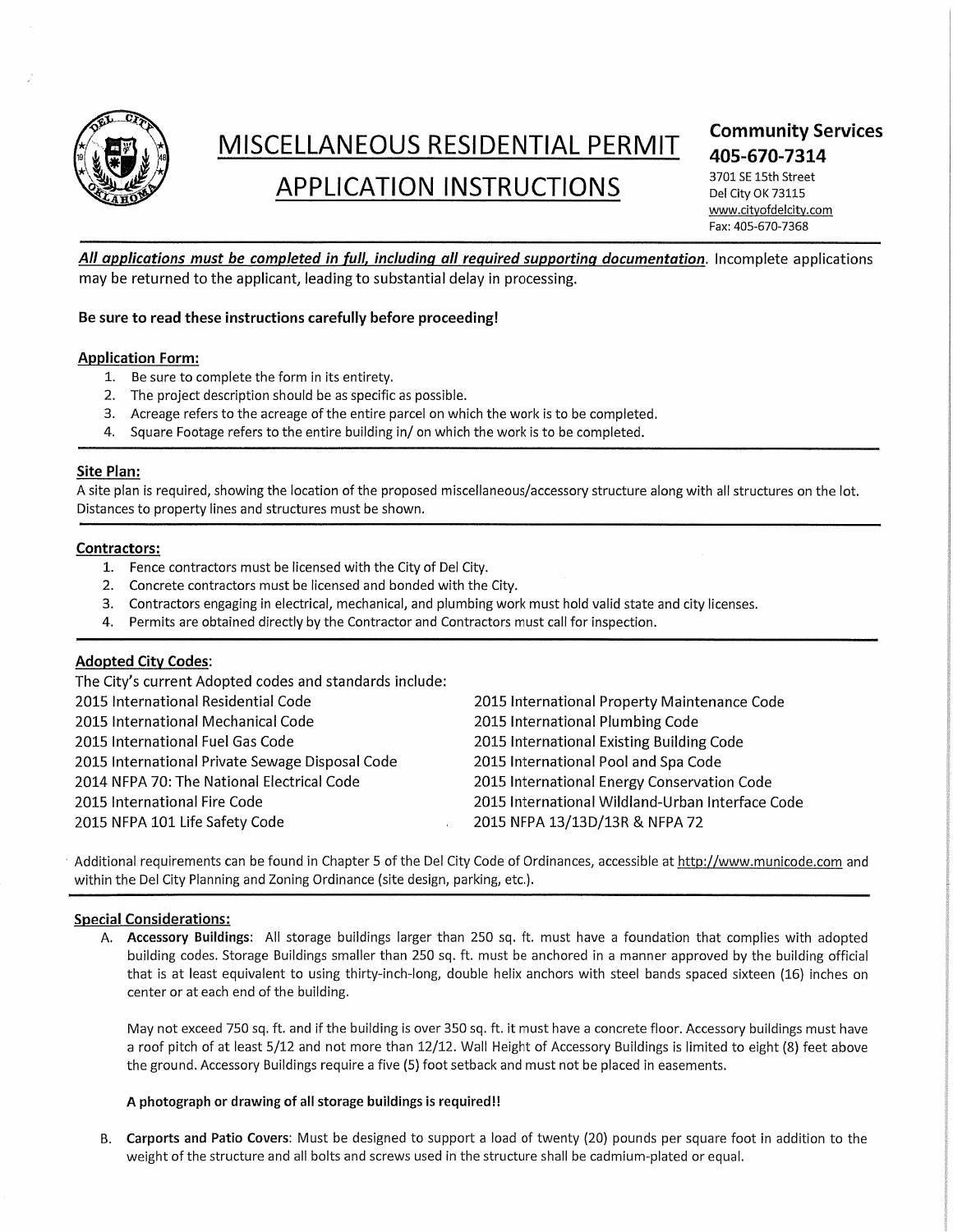- **1.** The roof slope for carports shall be at least three-sixteenths (3/16) inch per foot.
- **2.** If visible from the street:
	- a. Must be of a traditional roof on fixed support construction or designed in such a way to be complimentary to the architecture of the house.
	- b. No carport or patio cover that is visible from the street shall be of a type commonly understood to be portable, temporary or prefabricated in nature.
	- c. No carport or patio cover that is visible from the street shall be of a type having features such as curved ribs, sheathing material that wraps from roof to side, or curved peak unless such a design has been approved as complimentary to the architecture of the house.

#### **A photograph or drawing of all carports is required!!**

- C. **Fences:** Residential fences:
	- **1.** Require a permit for new construction and significant alterations, including changes in location, material type, height, etc. Permits are waived for maintenance, to include repairs using the same materials. Any new posts will require an OKIE locate, regardless of whether a permit is required.
	- **2.** All work must be done in a workmanlike manner, regardless of whether a permit is required.
	- **3.** Are generally limited to six (6) feet in height. Requests for higher fences must be made in writing and will be granted only after review.
	- **4.** Metal panel fences are generally not permitted in residential areas.
	- **5.** The "rough" side of fences should face the applicant property.
	- **6.** Barbed wire, razor wire, and similar materials are not permitted.
	- 7. Fences will be permitted in City Utility Easements only after review. Fences generally must be offset from drainage easements or conveyances. Removal of or damage to any fence in an easement will be the responsibility of the property owner, if access to the easement is required.
- **D. Radio Towers:** Radio towers require three (3) sets of professionally drawn plans with an engineer's seal. An in-person plan review is required.
- E. **Driveways:** All residential driveways will have a five (5) foot radius in the approach at the curb. No steel in the approach in the right-of-way, approximately in the first 12' of the driveway.
	- **1.** Driveway may be placed to property line but must maintain 5' radius and it shall not be placed closer than 25' to an intersection.
	- **2.** No required radius shall encroach upon adjoining property, nor overlap the required radius of the adjacent driveway unless the property owner and adjoining property owner sign a notarized release allowing this.
	- **3.** Maximum lot coverage in front yard is fifty (SO) percent.
	- **4.** Approved materials for Driveway construction are:
		- a. 2" of asphalt on a 4" base of stabilized aggregate or equivalent.
		- b. 4" of Portland Cement Concrete with a minimum of 2" sand bed from property line in.
		- c. 6" of #3500 p.s.i. concrete with a minimum 2" sand base on approach in right-of-way.
		- d. Expansion joints required in approach and every 12' thereafter.
		- e. No water meter boxes to be poured in driveway. Contact Water Line Maintenance to move meter box (671-2875), at no cost to the property owner.
		- f. Inspected when base material and forms are in place, prior to pouring. \*\*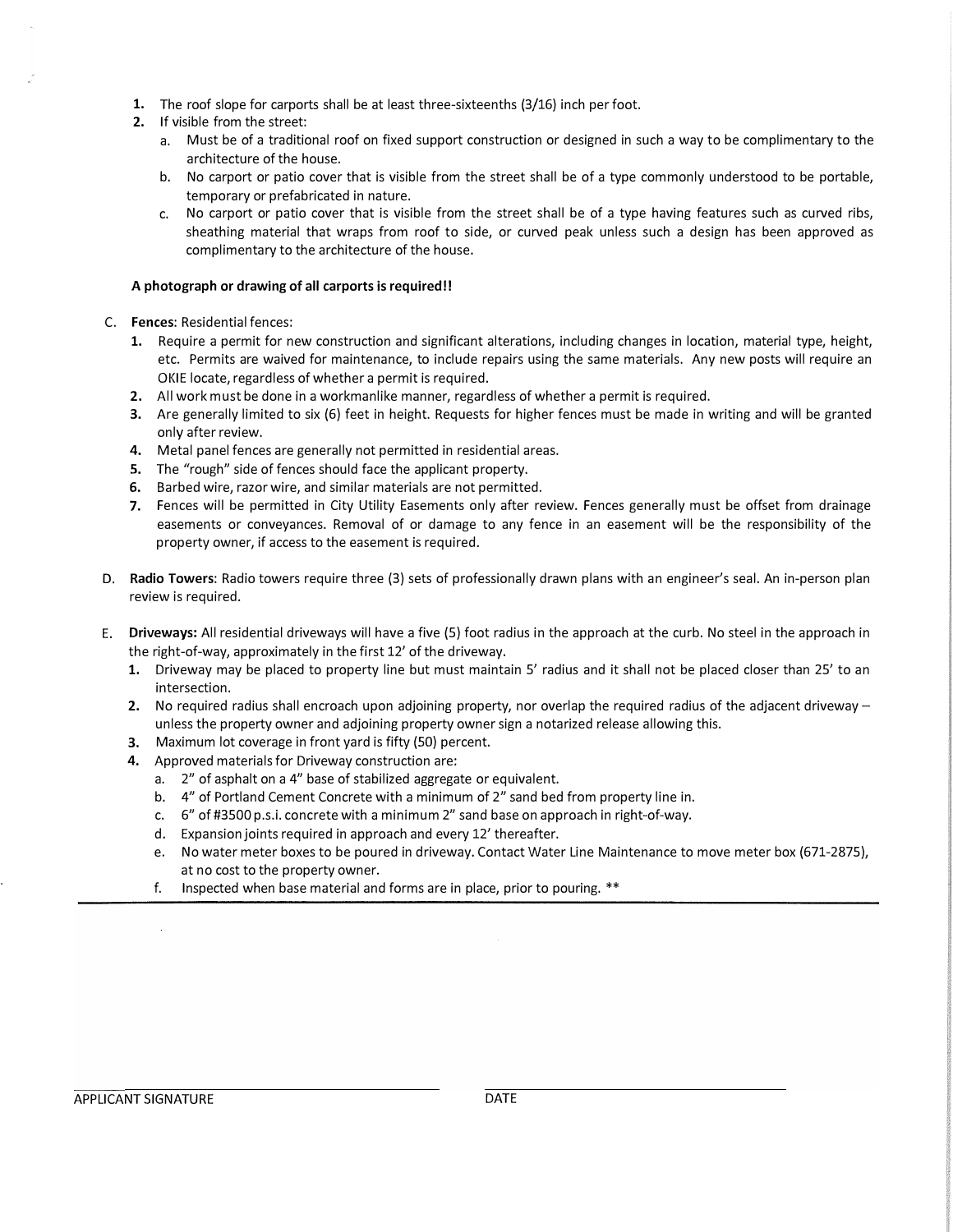

# **MISCELLANEOUS BUILDING PERMIT APPLICATION**

## **Community Services 405-670-7314**

3701 SE 15th Street Del City OK 73115 www.cityofdelcity.com Fax: 405-670-7368

| City:<br><b>Property Owner Name: Property</b><br>and the control of the control of the control of the control of the control of the control of the control of the<br><b>Owner Address:</b><br>City:<br>State: <u>2000 Zip: 2000 Zip: 2000 Zip: 2000 Zip: 2000 Zip: 2000 Zip: 2000 Zip: 2000 Zip: 2000 Zip: 2000 Zip: 2000 Zip: 2000 Zip: 2000 Zip: 2000 Zip: 2000 Zip: 2000 Zip: 2000 Zip: 2000 Zip: 2000 Zip: 2000 Zip: 2000 Zip: 2000</u><br><u> 1980 - Johann Barbara, martin a</u><br><b>APPLICANT (Company) INFORMATION:</b><br>Cell: <b>Cell</b> (2002)<br>Phone:<br>Contractor<br>Carport/Awning<br>__ Driveway<br>Fence<br>Garage<br>Radio Tower<br>Patio Cover<br><b>Storage Building</b><br>Workshop<br><u> 1989 - Johann Stein, mars and de Britain (b. 1989)</u><br><b>Completion Date:</b><br>Proposed Use: | <b>PROPERTY INFORMATION:</b>                       |                                                                                                                                                                                                                                                                                                                                                                                                                                                                                               |  |
|--------------------------------------------------------------------------------------------------------------------------------------------------------------------------------------------------------------------------------------------------------------------------------------------------------------------------------------------------------------------------------------------------------------------------------------------------------------------------------------------------------------------------------------------------------------------------------------------------------------------------------------------------------------------------------------------------------------------------------------------------------------------------------------------------------------------------|----------------------------------------------------|-----------------------------------------------------------------------------------------------------------------------------------------------------------------------------------------------------------------------------------------------------------------------------------------------------------------------------------------------------------------------------------------------------------------------------------------------------------------------------------------------|--|
|                                                                                                                                                                                                                                                                                                                                                                                                                                                                                                                                                                                                                                                                                                                                                                                                                          | <b>Property Address:</b>                           |                                                                                                                                                                                                                                                                                                                                                                                                                                                                                               |  |
|                                                                                                                                                                                                                                                                                                                                                                                                                                                                                                                                                                                                                                                                                                                                                                                                                          |                                                    |                                                                                                                                                                                                                                                                                                                                                                                                                                                                                               |  |
|                                                                                                                                                                                                                                                                                                                                                                                                                                                                                                                                                                                                                                                                                                                                                                                                                          |                                                    |                                                                                                                                                                                                                                                                                                                                                                                                                                                                                               |  |
| <b>Company Name:</b><br><b>Company Address:</b><br><b>Applicant Contact:</b><br><b>Applicant E-mail Address:</b><br>Relationship to Property Owner: Self<br><b>PROJECT INFORMATION:</b><br>Permit Type:<br><b>Project Description:</b>                                                                                                                                                                                                                                                                                                                                                                                                                                                                                                                                                                                   |                                                    |                                                                                                                                                                                                                                                                                                                                                                                                                                                                                               |  |
|                                                                                                                                                                                                                                                                                                                                                                                                                                                                                                                                                                                                                                                                                                                                                                                                                          |                                                    |                                                                                                                                                                                                                                                                                                                                                                                                                                                                                               |  |
| Estimated Project Cost: Project Square Footage: Costage Coverall Acreage: Coverally Project Cost:<br><b>Start Date:</b>                                                                                                                                                                                                                                                                                                                                                                                                                                                                                                                                                                                                                                                                                                  |                                                    |                                                                                                                                                                                                                                                                                                                                                                                                                                                                                               |  |
|                                                                                                                                                                                                                                                                                                                                                                                                                                                                                                                                                                                                                                                                                                                                                                                                                          |                                                    |                                                                                                                                                                                                                                                                                                                                                                                                                                                                                               |  |
|                                                                                                                                                                                                                                                                                                                                                                                                                                                                                                                                                                                                                                                                                                                                                                                                                          |                                                    |                                                                                                                                                                                                                                                                                                                                                                                                                                                                                               |  |
|                                                                                                                                                                                                                                                                                                                                                                                                                                                                                                                                                                                                                                                                                                                                                                                                                          |                                                    |                                                                                                                                                                                                                                                                                                                                                                                                                                                                                               |  |
|                                                                                                                                                                                                                                                                                                                                                                                                                                                                                                                                                                                                                                                                                                                                                                                                                          |                                                    |                                                                                                                                                                                                                                                                                                                                                                                                                                                                                               |  |
|                                                                                                                                                                                                                                                                                                                                                                                                                                                                                                                                                                                                                                                                                                                                                                                                                          |                                                    |                                                                                                                                                                                                                                                                                                                                                                                                                                                                                               |  |
|                                                                                                                                                                                                                                                                                                                                                                                                                                                                                                                                                                                                                                                                                                                                                                                                                          |                                                    |                                                                                                                                                                                                                                                                                                                                                                                                                                                                                               |  |
|                                                                                                                                                                                                                                                                                                                                                                                                                                                                                                                                                                                                                                                                                                                                                                                                                          |                                                    |                                                                                                                                                                                                                                                                                                                                                                                                                                                                                               |  |
|                                                                                                                                                                                                                                                                                                                                                                                                                                                                                                                                                                                                                                                                                                                                                                                                                          |                                                    |                                                                                                                                                                                                                                                                                                                                                                                                                                                                                               |  |
|                                                                                                                                                                                                                                                                                                                                                                                                                                                                                                                                                                                                                                                                                                                                                                                                                          |                                                    |                                                                                                                                                                                                                                                                                                                                                                                                                                                                                               |  |
|                                                                                                                                                                                                                                                                                                                                                                                                                                                                                                                                                                                                                                                                                                                                                                                                                          |                                                    |                                                                                                                                                                                                                                                                                                                                                                                                                                                                                               |  |
|                                                                                                                                                                                                                                                                                                                                                                                                                                                                                                                                                                                                                                                                                                                                                                                                                          |                                                    |                                                                                                                                                                                                                                                                                                                                                                                                                                                                                               |  |
|                                                                                                                                                                                                                                                                                                                                                                                                                                                                                                                                                                                                                                                                                                                                                                                                                          |                                                    |                                                                                                                                                                                                                                                                                                                                                                                                                                                                                               |  |
|                                                                                                                                                                                                                                                                                                                                                                                                                                                                                                                                                                                                                                                                                                                                                                                                                          |                                                    |                                                                                                                                                                                                                                                                                                                                                                                                                                                                                               |  |
|                                                                                                                                                                                                                                                                                                                                                                                                                                                                                                                                                                                                                                                                                                                                                                                                                          |                                                    |                                                                                                                                                                                                                                                                                                                                                                                                                                                                                               |  |
|                                                                                                                                                                                                                                                                                                                                                                                                                                                                                                                                                                                                                                                                                                                                                                                                                          |                                                    |                                                                                                                                                                                                                                                                                                                                                                                                                                                                                               |  |
|                                                                                                                                                                                                                                                                                                                                                                                                                                                                                                                                                                                                                                                                                                                                                                                                                          |                                                    |                                                                                                                                                                                                                                                                                                                                                                                                                                                                                               |  |
|                                                                                                                                                                                                                                                                                                                                                                                                                                                                                                                                                                                                                                                                                                                                                                                                                          |                                                    |                                                                                                                                                                                                                                                                                                                                                                                                                                                                                               |  |
|                                                                                                                                                                                                                                                                                                                                                                                                                                                                                                                                                                                                                                                                                                                                                                                                                          |                                                    |                                                                                                                                                                                                                                                                                                                                                                                                                                                                                               |  |
|                                                                                                                                                                                                                                                                                                                                                                                                                                                                                                                                                                                                                                                                                                                                                                                                                          |                                                    |                                                                                                                                                                                                                                                                                                                                                                                                                                                                                               |  |
|                                                                                                                                                                                                                                                                                                                                                                                                                                                                                                                                                                                                                                                                                                                                                                                                                          | Apple to the company of the company of the company | $\label{eq:R1} \mathcal{E}_{\frac{\mathcal{E}_{\text{max}}}{\mathcal{E}_{\text{max}}}} = \frac{1}{\mathcal{E}_{\text{max}}}\sum_{\mathcal{E}_{\text{max}}}\frac{1}{\mathcal{E}_{\text{max}}}\sum_{\mathcal{E}_{\text{max}}}\frac{1}{\mathcal{E}_{\text{max}}}\sum_{\mathcal{E}_{\text{max}}}\frac{1}{\mathcal{E}_{\text{max}}}\sum_{\mathcal{E}_{\text{max}}}\frac{1}{\mathcal{E}_{\text{max}}}\sum_{\mathcal{E}_{\text{max}}}\frac{1}{\mathcal{E}_{\text{max}}}\sum_{\mathcal{E}_{\text{max$ |  |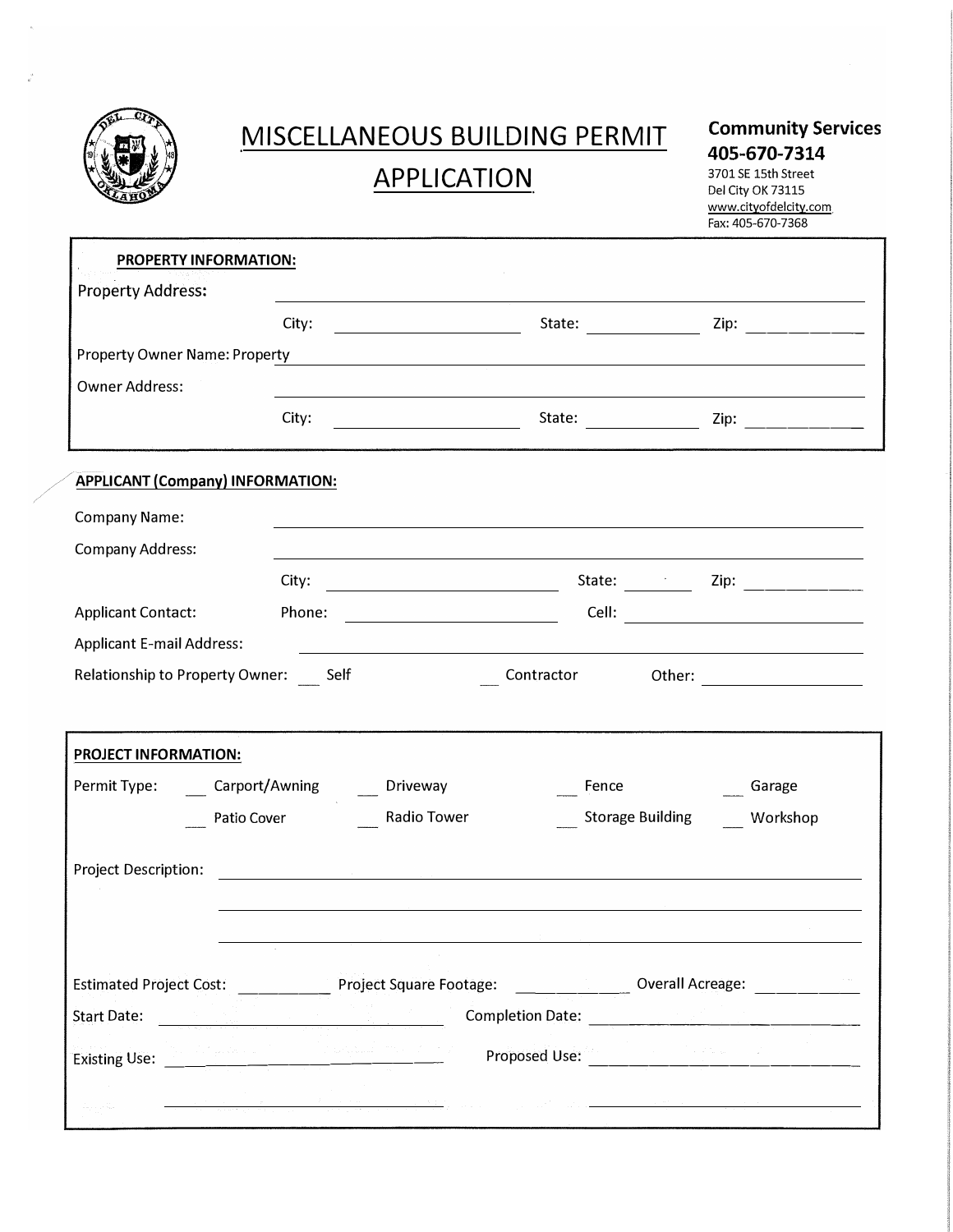**ADDITIONAL INFORMATION:** 

 $\bar{u}_i$ 

 $\frac{d}{\rho}$ 

 $\sim$   $\sim$ 

| <b>Storage Building:</b>    | Roof Pitch:      |                                                   | Wall Height:       |
|-----------------------------|------------------|---------------------------------------------------|--------------------|
|                             | Foundation:      |                                                   | Anchor Type:       |
|                             |                  |                                                   |                    |
| Garage/Workshop:            | Roof Pitch:      |                                                   | Wall Height:       |
|                             | Foundation:      | and the company of the                            | Anchor Type:       |
| Utilities:                  | Electrical Y / N | Plumbing Y / N                                    | Mechanical Y / N   |
|                             |                  |                                                   |                    |
| <b>Carport/Patio Cover:</b> | Roof Pitch:      |                                                   | Height:            |
|                             | Width:           |                                                   | Length:            |
|                             | # of Posts:      | <u> 1980 - Johann Barnett, fransk politiker (</u> | Material:          |
|                             |                  |                                                   |                    |
| Fence:                      | Height:          |                                                   | Material:          |
| <b>Radio Tower:</b>         | Height:          |                                                   | Material:          |
|                             | Distances:       | <b>Nearest Property Line</b>                      | Nearest Structure: |
|                             |                  |                                                   |                    |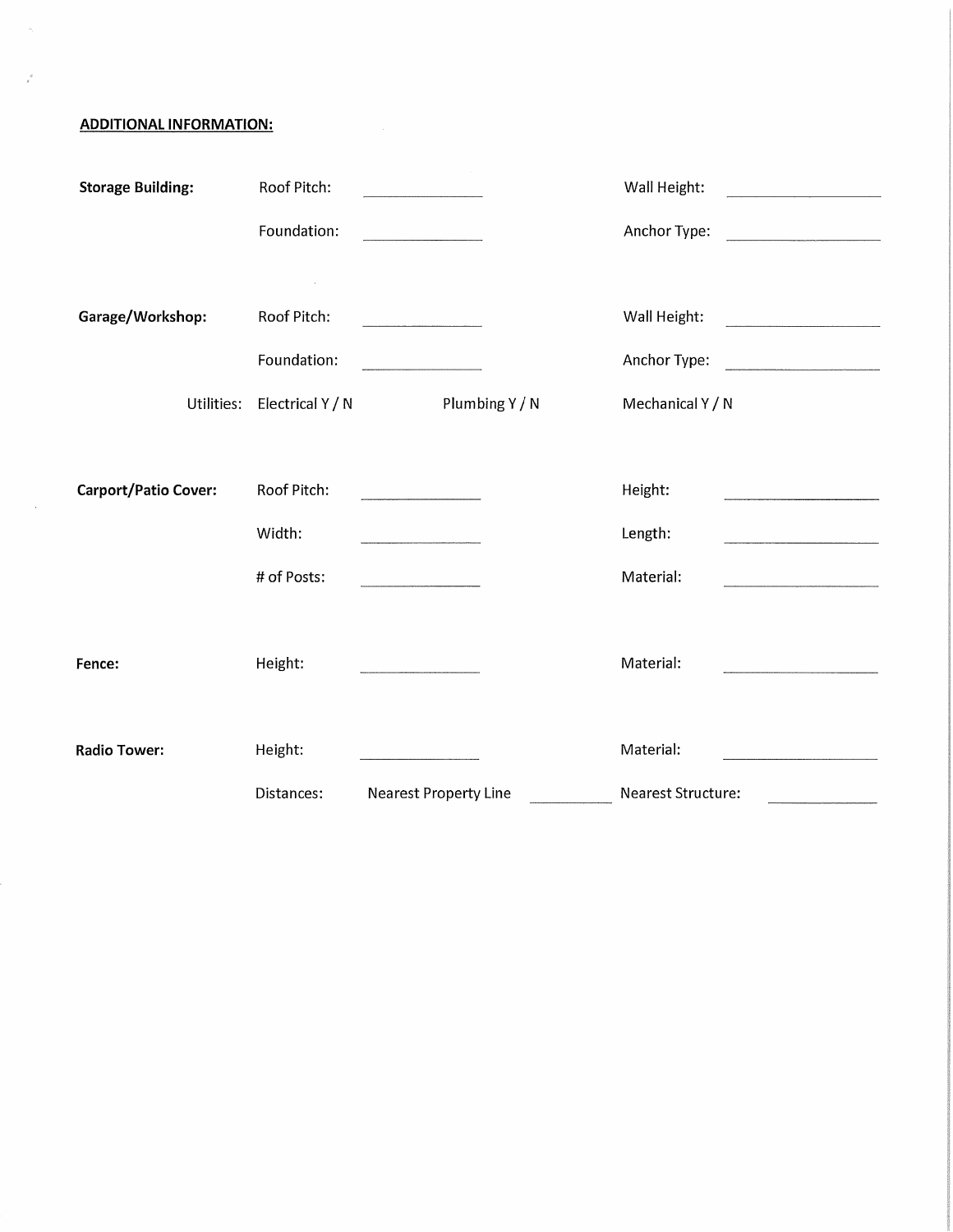# **PLOT PLAN**

\*\*\* Show all Buildings, Easements, Setbacks, and Lot Line Dimensions

I hereby certify that the above site/plot plan shows all existing and proposed improvements on this property:

Signature